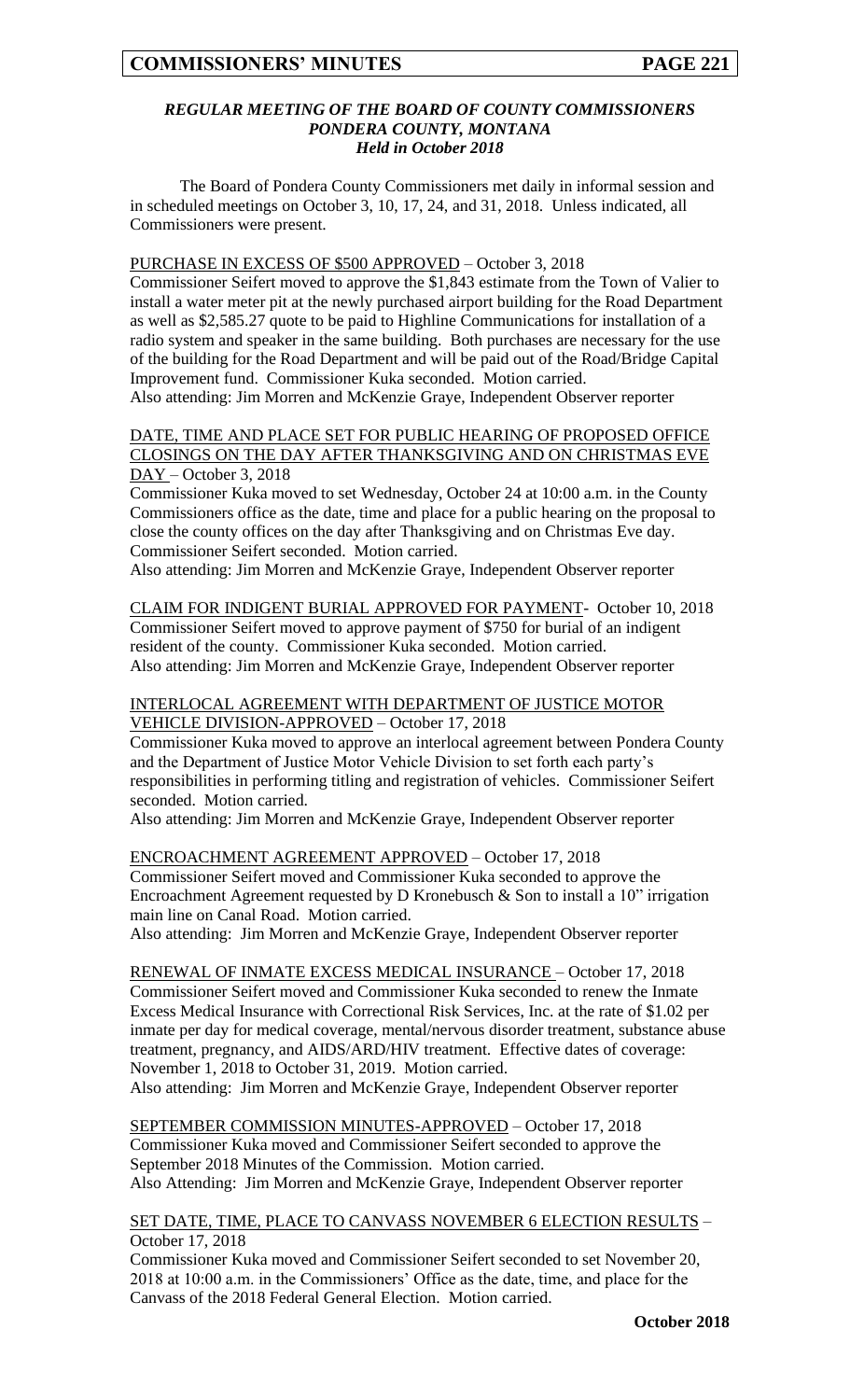Also Attending: Jim Morren and McKenzie Graye, Independent Observer reporter

PURCHASE IN EXCESS OF \$500 APPROVED – October 17, 2018

Commissioner Seifert moved to approve the purchase of two used snow blowers from Cascade County, one at a cost of \$10,000 and one at a cost of \$4,000. Both purchases will be paid out of the Road/Bridge Capital Improvement fund. Commissioner Kuka seconded. Motion carried.

Also attending: Jim Morren and McKenzie Graye, Independent Observer reporter

PUBLIC HEARING REGARDING CLOSING COUNTY OFFICES ON FRIDAY, NOVEMBER 23<sup>rd</sup>, 2018 AND MONDAY, DECEMBER 24<sup>th</sup>, 2018 – October 24, 2018 Commissioner Hoppes called the hearing to order at 10:00 a.m. Those in attendance were Commissioners Hoppes and Seifert; Independent Observer Reporter McKenzie Gray; and Jim Morren. The purpose of the hearing was to gather public input regarding the closure of county offices on the day after Thanksgiving Day, November  $24<sup>th</sup>$ ,  $2018$ and Christmas Eve Day, December 24, 2018. The hearing was advertised in the Independent Observer and The Valierian on October 10 and October 17, 2018. No written comments were received and no members of the public were in attendance. The Commissioners discussed prior history of closure and that it was not an additional holiday for employees. Employees would have to use vacation time or compensatory time to have the day off.

The hearing adjourned at 10:06 a.m.

RESOLUTION DESIGNATING COUNTY OFFICE HOURS-HOLIDAY CLOSINGS-ADOPTED – October 24, 2018 PONDERA COUNTY, MONTANA RESOLUTION #10 – 2018/19 DESIGNATING COUNTY OFFICE HOURS – HOLIDAY CLOSINGS

WHEREAS, Section 7-4-102, MCA, grants the Board of County Commissioners the power and authority to set office hours of the County offices (by formal resolution after a public hearing and if consented to by any affected elected county officer); and

WHEREAS, it is the intent of the Pondera County Commissioners to provide its employees availability for a long week-end when certain holidays fall on a Tuesday or Thursday; and

WHEREAS a public hearing on this resolution was conducted on Wednesday, October 24, 2018 at 10:00 a.m. in the Pondera County Commissioners office. Notice of the hearing was published in the Independent Observer and The Valierian for two consecutive weeks on October 10 and October 17, 2018 and no elected county officer nor any members of the public objected to the proposed office hours;

WHEREAS, employees will need to use compensatory time accrued and/or vacation hours to receive pay for the hours normally worked. Employees wishing to work during the affected hours and/or employees who do not have vacation and/or compensatory hours to apply to the benefit hours may work the hours.

NOW, THEREFORE, BE IT RESOLVED by the Pondera County Board of Commissioners that the Pondera County offices will be closed:

> Friday, November 23, 2018 (day after Thanksgiving Day); Monday, December 24, 2018 (Christmas Eve Day)

BE IT FURTHER RESOLVED that employees will need to use compensatory time accrued and/or vacation hours to receive pay for the hours normally worked. Employees wishing to work during the affected hours and/or employees who do not have vacation and/or compensatory hours to apply to the benefit hours may work.

Adopted this 24<sup>th</sup> day of October, 2018 as moved by Commissioner Seifert, seconded by Commissioner Hoppes, and passed on a 2-0 vote of the full board; Effective on passage and approval.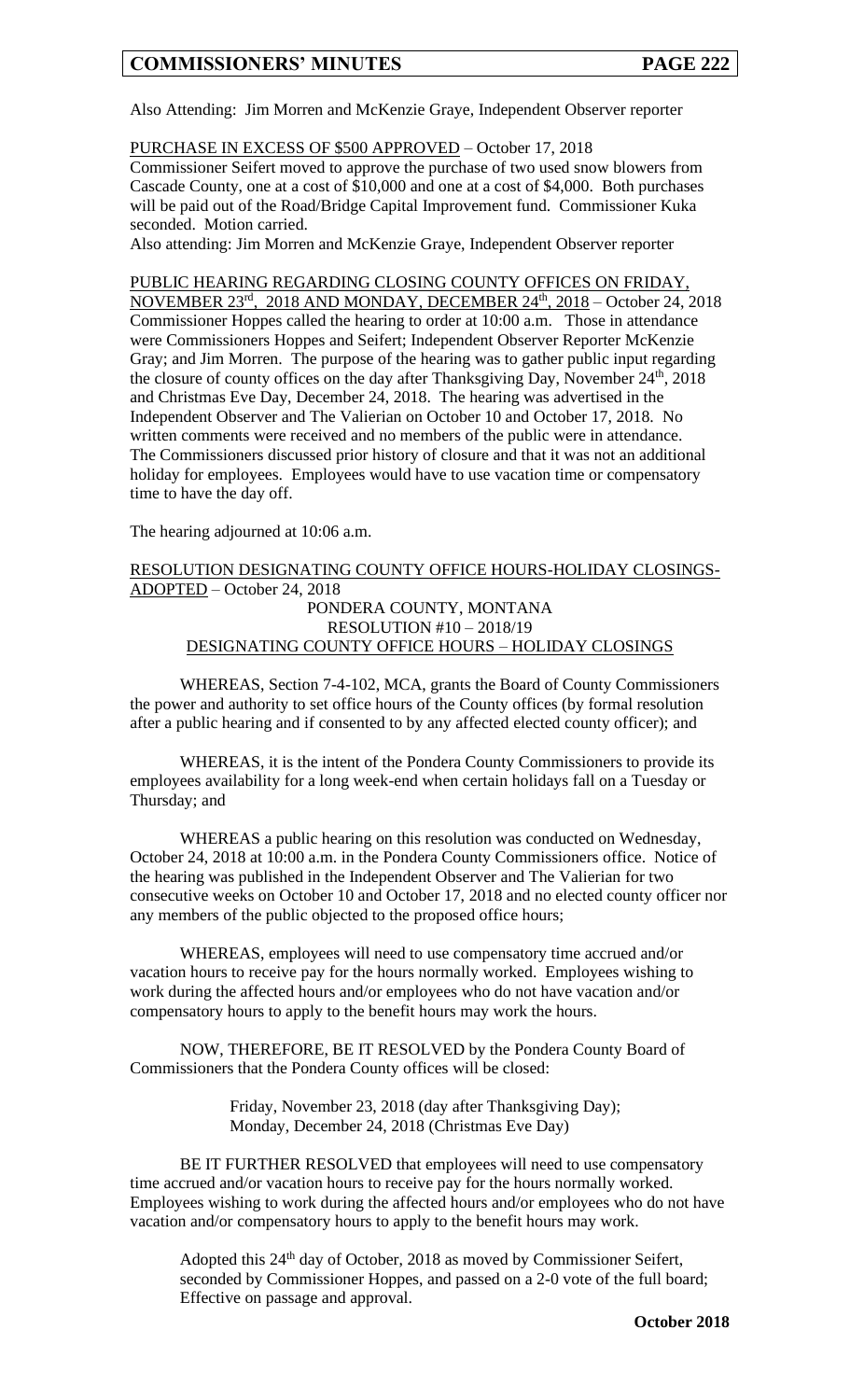BOARD OF COUNTY COMMISSIONERS Pondera County, Montana

*/s/ Janice Hoppes /s/ Dale J Seifert* Janice Hoppes, Chairman Dale J Seifert, Member

ATTEST: /s/ Kody L Farkell **Absent** Kody L. Farkell, Clerk & Recorder Thomas A Kuka, Member

HANGAR LEASE AGREEMENT-APPROVED – October 24, 2018 Commissioner Seifert moved and Commissioner Hoppes seconded to approve a lease with Aaron Jones for an aircraft hangar at the Conrad Airport. The lease will automatically renew each January 1 for up to nine years, unless either party chooses to terminate the lease, as outlined in the lease agreement. Motion carried. Commissioner Kuka was absent.

Also attending: Jim Morren and McKenzie Graye, Independent Observer reporter

PECCIA & ASSOCIATES PAY REQUEST #9-FINAL PAYMENT FOR CONRAD AIRPORT IMPROVEMENTS-APPROVED – October 24, 2018

Peccia & Associates submitted pay request #9-final payment- for the Conrad Airport Improvements Project in the amount of \$41,957.64. Commissioner Seifert moved to approve the payment request. Commissioner Hoppes seconded. Motion carried.90% of the cost of the contract will be paid by FFA funds and 10% by Pondera County. Commissioner Kuka was absent.

Also attending: Jim Morren and McKenzie Graye, Independent Observer reporter

TREASURER'S SECURITIES REPORT – October 24, 2018 The following are the investments as of September 30, 2018

STIP \$4,002,338.05 @ 2.0735070% STOCKMAN BANK BALANCES \$2,196,771.21 STOCKMAN BANK –Collateral Report

| 3134GAQM             | \$5,000,000.00           |                      | FHLMC 2000937    | 1.02%     | Matures $04/04/19$      |      |
|----------------------|--------------------------|----------------------|------------------|-----------|-------------------------|------|
| <b>RBC WEALTH</b>    |                          |                      |                  |           |                         |      |
|                      | 02587DTY4                |                      | 200,000.00       | 2.100\%   | Due 09/26/2018          | (CD) |
| <b>RAYMOND JAMES</b> |                          |                      |                  |           |                         |      |
|                      | 02587CFF2                | \$200,000.00         | 2.2500\%         |           | Due $5/24/2021$ (CD)    |      |
|                      | 38147JL42                | \$200,000.00         | 2.05%            |           | Due 6/25/2019 (CD)      |      |
|                      | 06740KHS9                | \$250,000.00 2.1000% |                  |           | Due $08/13/2019$ (CD)   |      |
|                      | 140420XL9                | \$245,000.00         |                  |           | 2.1500\% Due 11/04/2020 |      |
|                      | 48125YT87                | \$250,000.00         | 1.250\%          |           | Due $05/06/2021$ (step) |      |
|                      | 254672T24                | \$250,000.00         | 2.000%           |           | Due 11/23/2021 (CD)     |      |
|                      | <b>INDEPENDENCE BANK</b> |                      |                  |           |                         |      |
|                      | CDARS 1021053623         |                      | 02/07/19 1.3706% |           | \$500,000.00            |      |
|                      | CDARS 1021435607         |                      | 6/6/19           | 1.83316%  | \$500,000.00            |      |
|                      | CDARS 1020736204         |                      | 11/1/18          | 1.29165\% | \$3,254,000.00          |      |
|                      | CDARS 1020845178         |                      | 12/6/18          | 1.29165\% | \$1,000,000.00          |      |
|                      | CDARS 1020845186         |                      | 12/6/18          | 1.29165%  | \$500,000.00            |      |
|                      | CDARS 1020845216         |                      | 12/6/18          | 1.29165%  | \$500,000.00            |      |
|                      | CDARS 1021687851         |                      | 08/15/19         | 2.03913%  | \$1,000,000.00          |      |

Jeanne Moon, Treasurer Pondera County

## TASK ORDER CONTRACT FOR PREVENTATIVE ORAL HEALTH CARE

PROGRAM-APPROVED – October 24, 2018 Commissioner Seifert moved to approve the Preventative Oral Health Care Program Task Order Contract with the MT Department of Public Health and Human Services for November 5, 2018 through June 30, 2019 in the amount of \$35,000. Commissioner Hoppes seconded. Motion carried.

Commissioner Kuka was absent.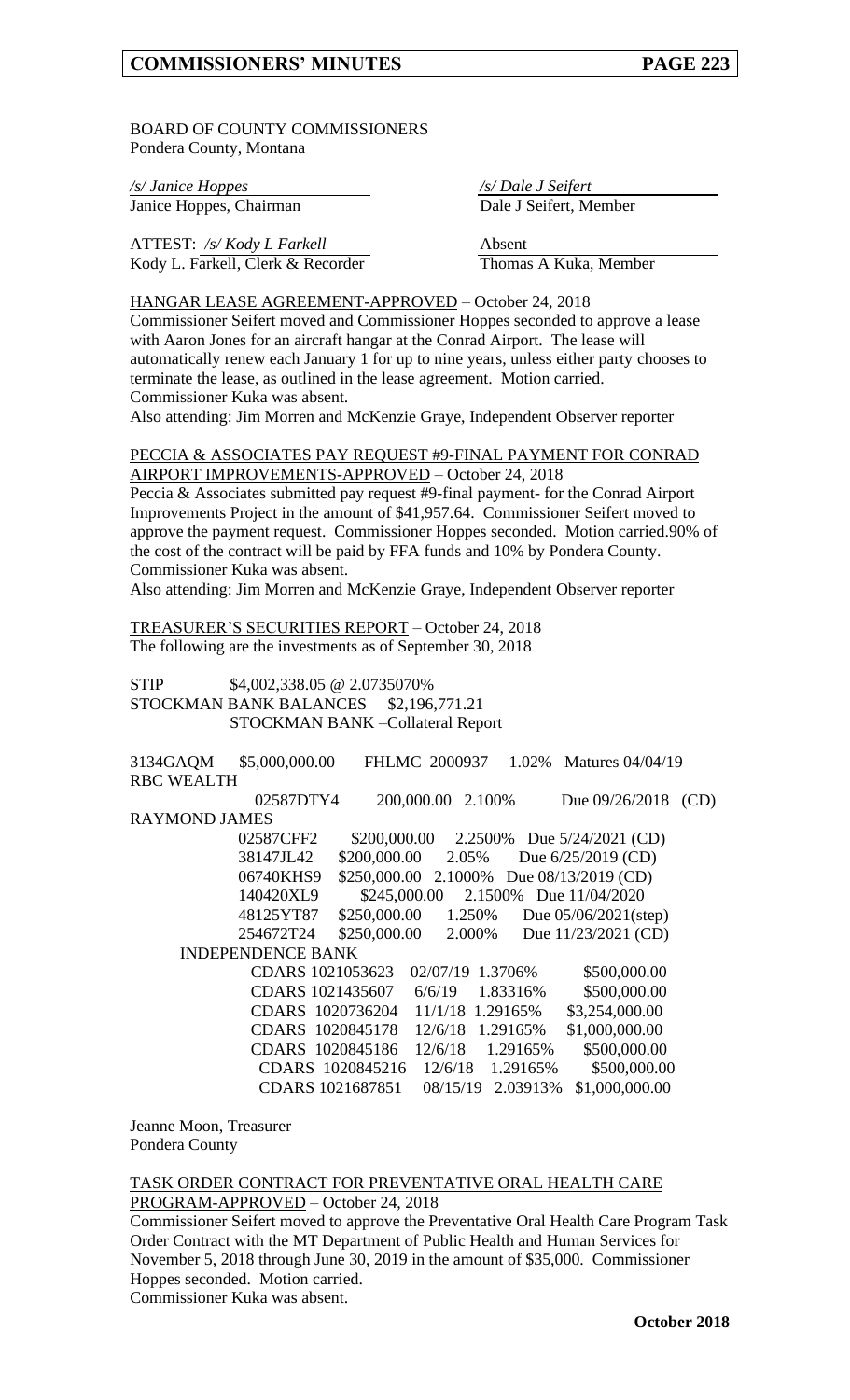Also attending: Jim Morren and McKenzie Graye, Independent Observer reporter

### TAX ABATEMENTS 1068 & 1069-APPROVED – October 31, 2018 Commissioner Kuka moved to approve the following abatements:

|                                                |                           |                                 |            |          | <b>PARCEL</b> |  |
|------------------------------------------------|---------------------------|---------------------------------|------------|----------|---------------|--|
|                                                | <b>NUMBER</b>             | <b>REASON</b>                   | CANCEL ADD |          | NO.           |  |
|                                                | 1068                      | Property tax assistance program | 942.98     |          | 633700        |  |
|                                                | 1069<br>Fix taxable value |                                 |            | 7.789.67 | 660300        |  |
| Commissioner Seifert seconded. Motion carried. |                           |                                 |            |          |               |  |

Also attending: Jim Morren

## SELECTION OF NATIONWIDE ACCOUNT 457 ACCOUNT OPTION

DESIGNATION-SELECTED – October 31, 2018

Commissioners were informed by Nationwide that they needed to select an investment option for the fixed investment section of employees' 457 retirement plans. Commissioner Kuka moved and Commissioner Seifert seconded to select Option 1 lowering the annual guaranteed interest rate and setting interest rate at withdrawal at the market level at the time of withdrawal. Motion carried. Also attending: Jim Morren

### SWEETGRASS DEVELOPMENT REPORT – October 31, 2018

Sarah Converse gave a report on current Sweetgrass Development activities. There are no current projects in Pondera County but they are partnering with Pondera Regional Port Authority on some projects.

Also attending: Jim Morren and Sarah Converse, Sweetgrass Development

### CLAIMS APPROVED FOR PAYMENT – October 31, 2018

| <i>FUND</i>                                                |              |
|------------------------------------------------------------|--------------|
| <b>GENERAL</b>                                             | 60,406.32    |
| <b>ROAD</b>                                                | 189, 196. 21 |
| <b>BRIDGE</b>                                              | 4,869.66     |
| WEED                                                       | 5,876.12     |
| <b>AIRPORT</b>                                             | 47,043.51    |
| COMPREHENSIVE INSURANCE                                    | $-0.01$      |
| <b>AMBULANCE</b>                                           | 126.61       |
| <b>EXTENSION SERVICE</b>                                   | 5,360.84     |
| <b>PUBLIC SAFETY (LAW</b>                                  |              |
| <b>ENFORCEMENT</b> )<br><b>HEALTH INSURANCE - EMPLOYER</b> | 53,208.83    |
| <b>CONTRIBUTION</b>                                        | 1,875.23     |
| <b>RECORDS PRESERVATION</b>                                | 3,100.00     |
| <b>BRADY LIGHTS MAINTENANCE</b>                            | 353.53       |
| 911 EMERGENCY                                              | 19,861.09    |
| <b>LAND USE PLANNING</b>                                   | 356.38       |
| <b>FEMA PDA GRANT</b>                                      | 7,150.00     |
| NORTHERN TRANSIT INTERLOCAL                                | 371.98       |
| VICTIM & WITNESS ADVOCATE                                  | 98.00        |
| <b>NOXIOUS WEED GRANT</b>                                  | 96.00        |
| E-911 GPS/GIS PROJECT GRANT                                | 13,905.00    |
| EMERGENCY PREPAREDNESS GRANT                               | 1,417.77     |
| ORAL HEALTH GRANT                                          | 251.22       |
| <b>WIC GRANT</b>                                           | 455.79       |
| <b>MATERNAL CHILD HEALTH</b>                               | 2,241.44     |
| <b>IMMUNIZATION ACTION PROGRAM</b>                         | 376.42       |
| <b>CHRONIC DISEASE PREVENTION</b>                          |              |
| <b>GRANT</b>                                               | 884.23       |
| <b>HEALTH CARE FOUNDATION GRANT</b>                        | 115.27       |
| <b>JUNK VEHICLE GRANT</b>                                  | 13.15        |
| AMBULANCE CAPITAL IMPROV                                   | 4,729.00     |
| ROAD/BRIDGE EQUIP PURCHASE<br><b>REFUND FUND</b>           | 10,000.00    |
|                                                            | 1,791.40     |